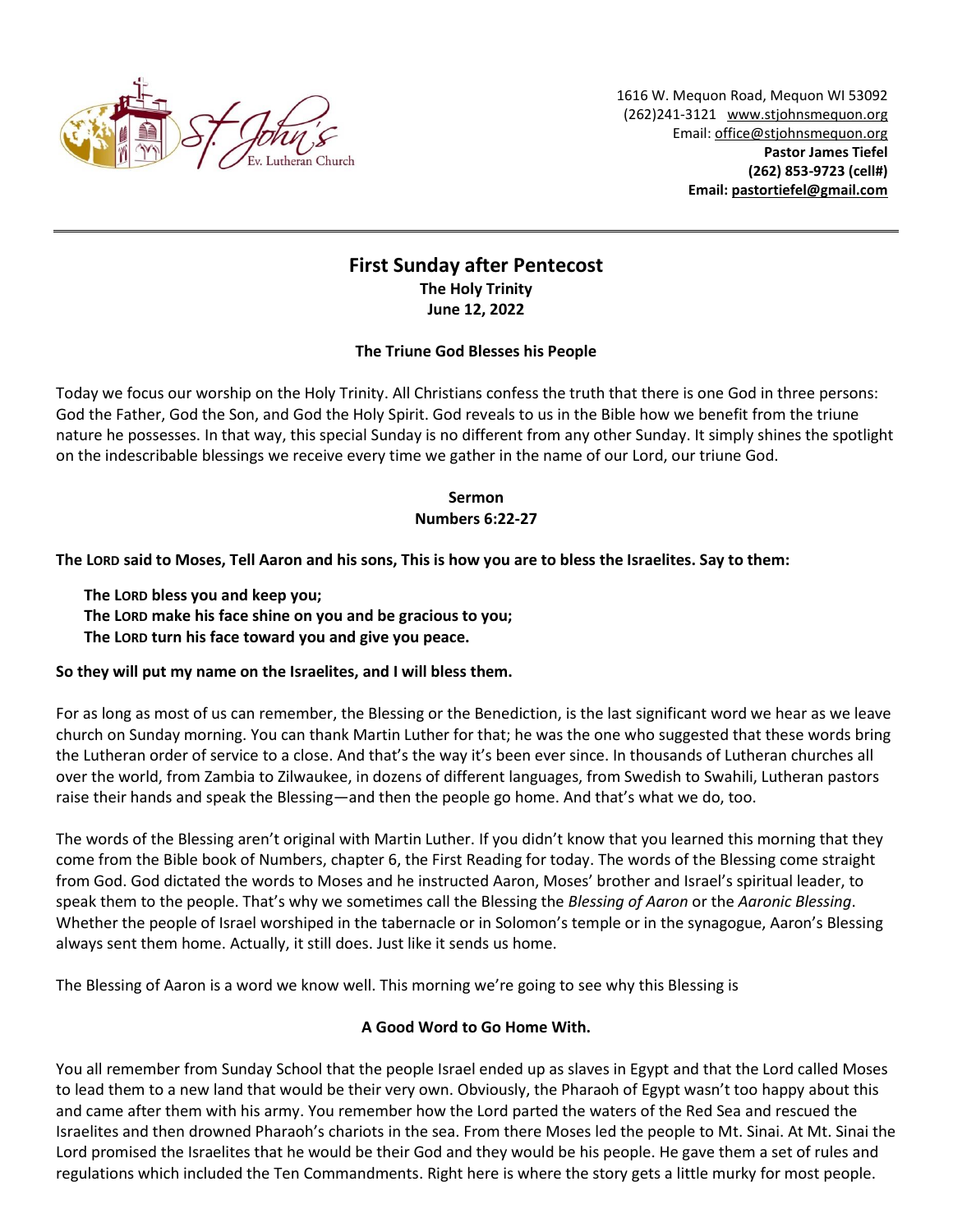It got to be time to get organized to invade to their new country. Moses ordered a census of all men over 20 and counted everyone who would be able to serve in the Lord's army—that's where the title Numbers comes from. There were 603,550 men. Then God commanded that everyone who might impede or delay the march—people who were critically ill or notoriously sinners—all these were to be put outside the camp. When everything was ready, when the men were ready to soldier and the people ready to support them—right at that moment, **The Lord said to Moses, "Tell Aaron and his sons, 'This is how you are to bless the Israelites.'"** And then the Lord spoke the words we hear every Sunday.

This passage from Numbers chapter 6 often appears as a Reading on the Sunday of the church year that celebrates the Holy Trinity. That's today. The terms Father, Son, and Holy Spirit aren't mentioned here, but you and I can see the work of the Triune God in these three sentences. I'm not so sure the average Israelite understood this, but one thing the Israelites knew: they knew the name of the Lord. Each of the three phrases begins the same way: The LORD. When you see the word LORD in all capital letters in your Bible, you're seeing God's personal name. In Hebrew it's pronounced Yaweh. In English translations it comes out as Jehovah. There were many gods in the ancient world, but there was only one true God: Jehovah. The Lord was the God of their ancestors Abraham, Isaac, and Jacob. The Lord led them out of slavery, the Lord rescued them at the Red Sea. The Lord made a promise to them and the Lord had a plan to lead them to a new land. The true God revealed himself to Moses like this: **The LORD, the LORD, the compassionate and gracious God, slow to anger, abounding in love and faithfulness, maintaining love to thousands, and forgiving wickedness, rebellion, and sin.** The Lord was the God of free and faithful grace. And this Lord put his name and his blessing on his people.

**The LORD bless you and keep you.** When the Lord blesses us, everything he gives is good. He doesn't put lumps of coal in your Christmas stocking; he doesn't give gag gifts. Since the Lord is perfect, his blessings are perfect, too, and they are especially perfect for you and me. What the Lord gives he also protects. He keeps Satan away from us and refuses to allow the devil to steal our blessings. Through thick and thin the Lord uses his power to protect us and preserve us, just like a father takes care of his children.

**The LORD make his face shine on you and be gracious to you.** I've read articles written by people who know her that when Queen Elizabeth smiles, the whole room lights up. That's the way it is with the Lord. The disinterested glance, the stern frown we have coming, the fiery glare we deserve, that all changes, and a smile spreads over God's face from ear to ear. We know why that happens. The Son of God came into our world as the God-man Jesus. He endured God's stern frown and fiery glare because he carried our sins to his cross. Because of Jesus the Lord lifts us out of our guilt and out of our hell and wraps us up in his grace. He picks us up when we stumble and fall and carries us across the finish line to heaven.

**The LORD look on you with favor and give you peace.** The Lord finds us and he claims us as his own. Parents tell their adopted child: "We didn't have to take you home. We saw you and we picked out; you were the one we wanted." The Lord says to us: **I have called you by your name; you are mine.** The Lord is never far away from us; nothing separates us from his love. The Lord's love becomes so intense and so real for us that we're filled with an inner contentment and peace of mind. Even when life isn't going so well, the Lord takes over our hearts and minds and puts us at peace with him.

The Old Testament Israelites may not have seen it clearly, but it's all there. We confess that God the Father preserves and protects us with his power, that God the Son forgives our sins in pure grace, that God the Holy Spirit creates faith in our hearts and gives us peace with God. Power, grace, and peace, this is what the Triune God pours out on us every time he blesses us. Make sure you understand this. This is not a pious wish; the Blessing is not "May the Lord bless you and keep you." This is not a promise for blessings in the future. The Blessing is not "The Lord will bless you and keep you. Every time the minister speaks these words, the Lord is actually placing his power, grace, and peace on each of us. The Lord said it himself: **So they will put my name on the Israelites, and I will bless them.** And that's the word we go home with.